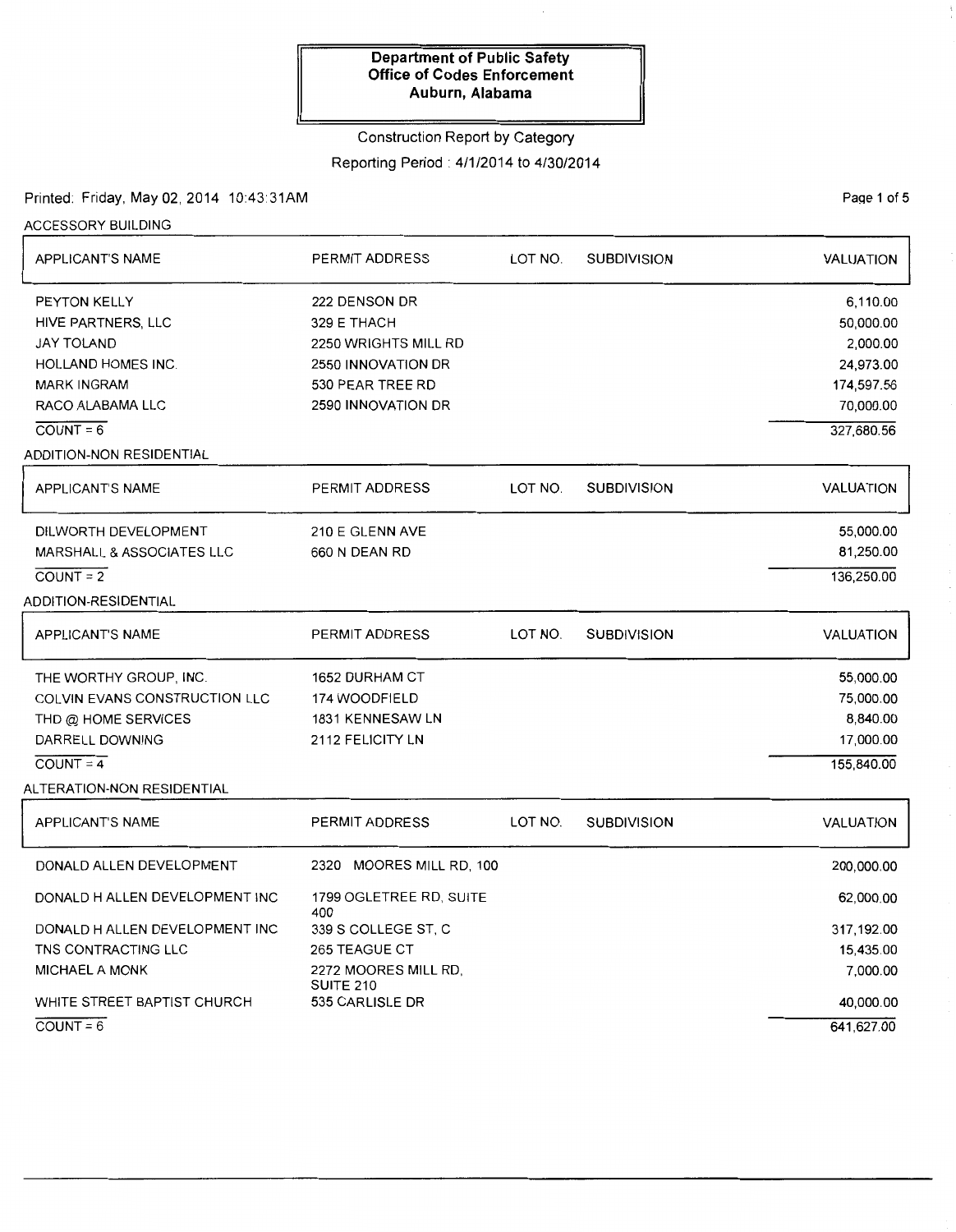#### Construction Report by Category

# Reporting Period: 4/1/2014 to 4/30/2014

### Printed: Friday, May 02, 2014 10:43:31AM

ALTERATION-RESIDENTIAL

| <b>APPLICANT'S NAME</b>                 | <b>PERMIT ADDRESS</b> | LOT NO. | <b>SUBDIVISION</b>            | <b>VALUATION</b> |
|-----------------------------------------|-----------------------|---------|-------------------------------|------------------|
| <b>LYNN CONSTRUCTION</b>                | 305 E UNIVERSITY DR   |         |                               | 24,000.00        |
| <b>CLAUDIA ISSIAC</b>                   | 2470 CHURCHILL CIR    |         |                               | 5,000.00         |
| MID SOUTH SIDING                        | 145 MAPLE ST          |         |                               | 2,900.00         |
| WINDOW WORLD OF MONTGOMERY              | 693 HIGHLAND RD       |         |                               | 4,230.00         |
| <b>RICKY MINOR CORNICE &amp; SIDING</b> | 696 HIGHLAND RD       |         |                               | 8,500.00         |
| KOREY WEBB CONSTRUCTION                 | 821 CAHABA DR         |         |                               | 80,000.00        |
| MID SOUTH SIDING                        | 354 W DRAKE AVE       |         |                               | 4,000.00         |
| DEAN SPRATLIN CONSTRUCTION INC          | 1885 W FARMVILLE RD   |         |                               | 48,500.00        |
| <b>Q'S INTERIOR</b>                     | 245 BELMONTE DR       |         |                               | 2,000.00         |
| $COUNT = 9$                             |                       |         |                               | 179,130.00       |
| INDUSTRIAL                              |                       |         |                               |                  |
| <b>APPLICANT'S NAME</b>                 | <b>PERMIT ADDRESS</b> | LOT NO. | <b>SUBDIVISION</b>            | <b>VALUATION</b> |
| <b>BAILEY/HARRIS CONST</b>              | 2440 INNOVATION DR    |         | <b>AUBURN TECH PARK NORTH</b> | 6,953,000.00     |
| $COUNT = 1$                             |                       |         |                               | 6,953,000.00     |
| ROOFING- NON RESIDENTIAL                |                       |         |                               |                  |
| <b>APPLICANT'S NAME</b>                 | PERMIT ADDRESS        | LOT NO. | <b>SUBDIVISION</b>            | <b>VALUATION</b> |
| HUDSON ROOFING & SHEET METAL            | 739 OPELIKA RD        |         |                               | 11,000.00        |
| MAK ROOFING & WATERPROOFING             | 1100 S COLLEGE ST     |         |                               | 18,000.00        |
| $COUNT = 2$                             |                       |         |                               | 29,000.00        |

PaQe 2 of 5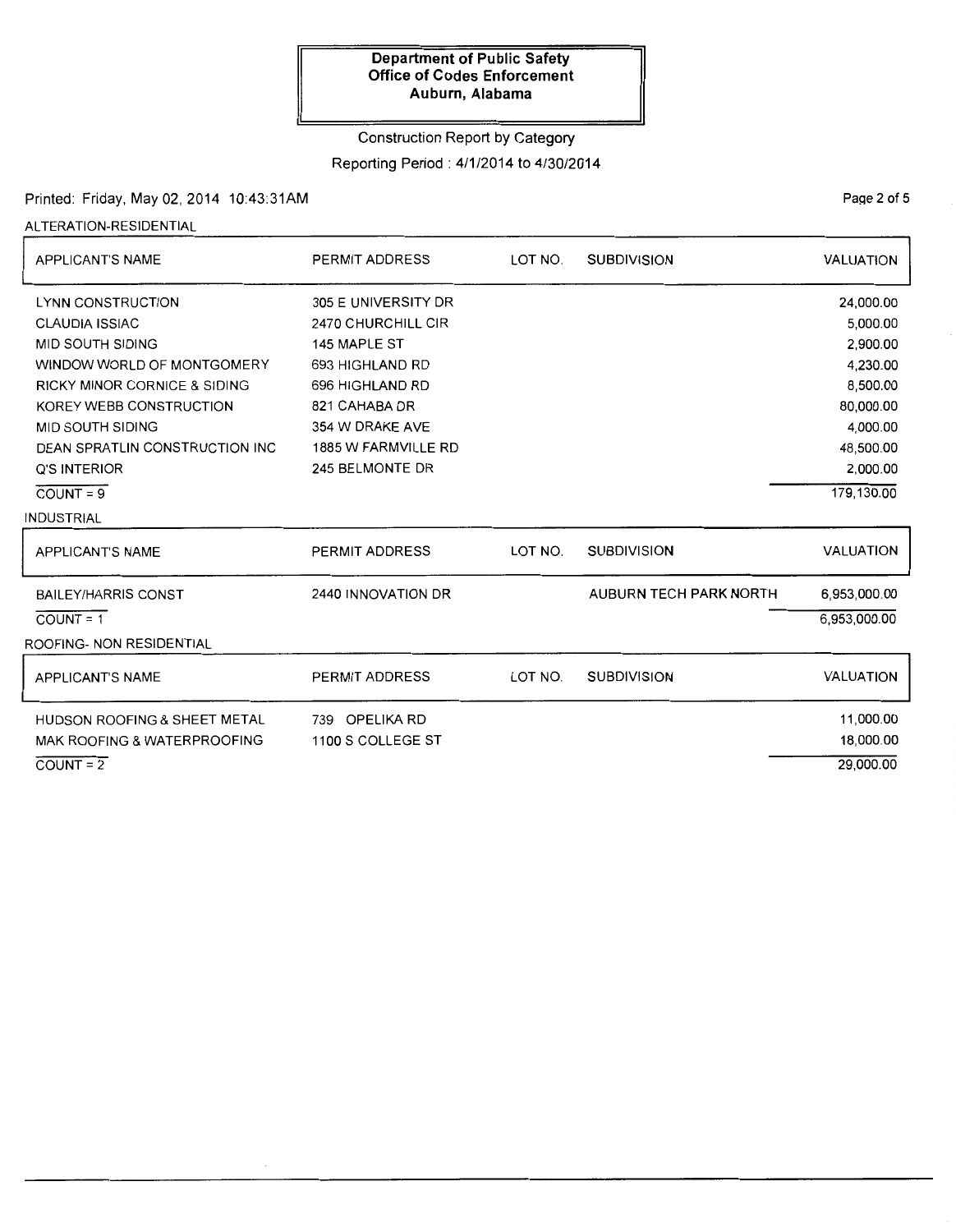Construction Report by Category

Reporting Period: 4/1/2014 to 4/30/2014

## Printed: Friday, May 02, 2014 10:43:31AM

# ROOFING-RESIDENTIAL

| <b>APPLICANT'S NAME</b>        | PERMIT ADDRESS           | LOT NO. | <b>SUBDIVISION</b> | VALUATION |
|--------------------------------|--------------------------|---------|--------------------|-----------|
| HOSEY-LANCOUR CONSTRUCTION LLC | 532 N COLLEGE ST         |         |                    | 7,000.00  |
| ROBERT HAM                     | 1974 PANDA CT            |         |                    | 1,125.00  |
| ROBERT HAM                     | 1969 PANDA CT            |         |                    | 1,125.00  |
| ROBERT HAM                     | 1954 PANDA CT            |         |                    | 1,125.00  |
| ROBERT HAM                     | <b>1946 ROCKLEDGE CT</b> |         |                    | 1,125.00  |
| ROBERT HAM                     | 1947 ROCK LEDGE CT       |         |                    | 1,125.00  |
| <b>ROBERT HAM</b>              | 291 E VETERANS BLVD      |         |                    | 1,125.00  |
| <b>ROBERT HAM</b>              | 307 E VETERANS BLVD      |         |                    | 1,125.00  |
| ROBERT HAM                     | 319 E VETERANS BLVD      |         |                    | 1,125.00  |
| CALDWELL CONTRACTING LLC       | 120 NORWOOD AVE          |         |                    | 6,455.25  |
| SUPERIOR ROOFING               | 305 1/2 WARRIOR CT       |         |                    | 6,911.00  |
| SUPERIOR ROOFING               | 621 LITTLE CREEK RD      |         |                    | 10,780.00 |
| <b>MARK MELIUS</b>             | 748 BRENDA AVE           |         |                    | 5.000.00  |
| <b>SUPERIOR ROOFING</b>        | 819 E UNIVERSITY DR      |         |                    | 6,450.00  |
| SUPERIOR ROOFING               | 540 CLARK AVE            |         |                    | 6,300.00  |
| ABOVEBOARD ROOFING             | 1534 DUNBAR CT           |         |                    | 9,724.50  |
| <b>SUPERIOR ROOFING</b>        | 1495 CAMBRIDGE CIR       |         |                    | 10,840.00 |
| RICHARD REID                   | 332 N COLLEGE ST         |         |                    | 2,850.00  |
| ABOVEBOARD ROOFING             | 824 E UNIVERSITY DR      |         |                    | 4,309.57  |
| ABOVEBOARD ROOFING             | 1771 BROOKHAVEN CT       |         |                    | 8,025.93  |
| $COUNT = 20$                   |                          |         |                    | 93,646.25 |

PaQe 3 of 5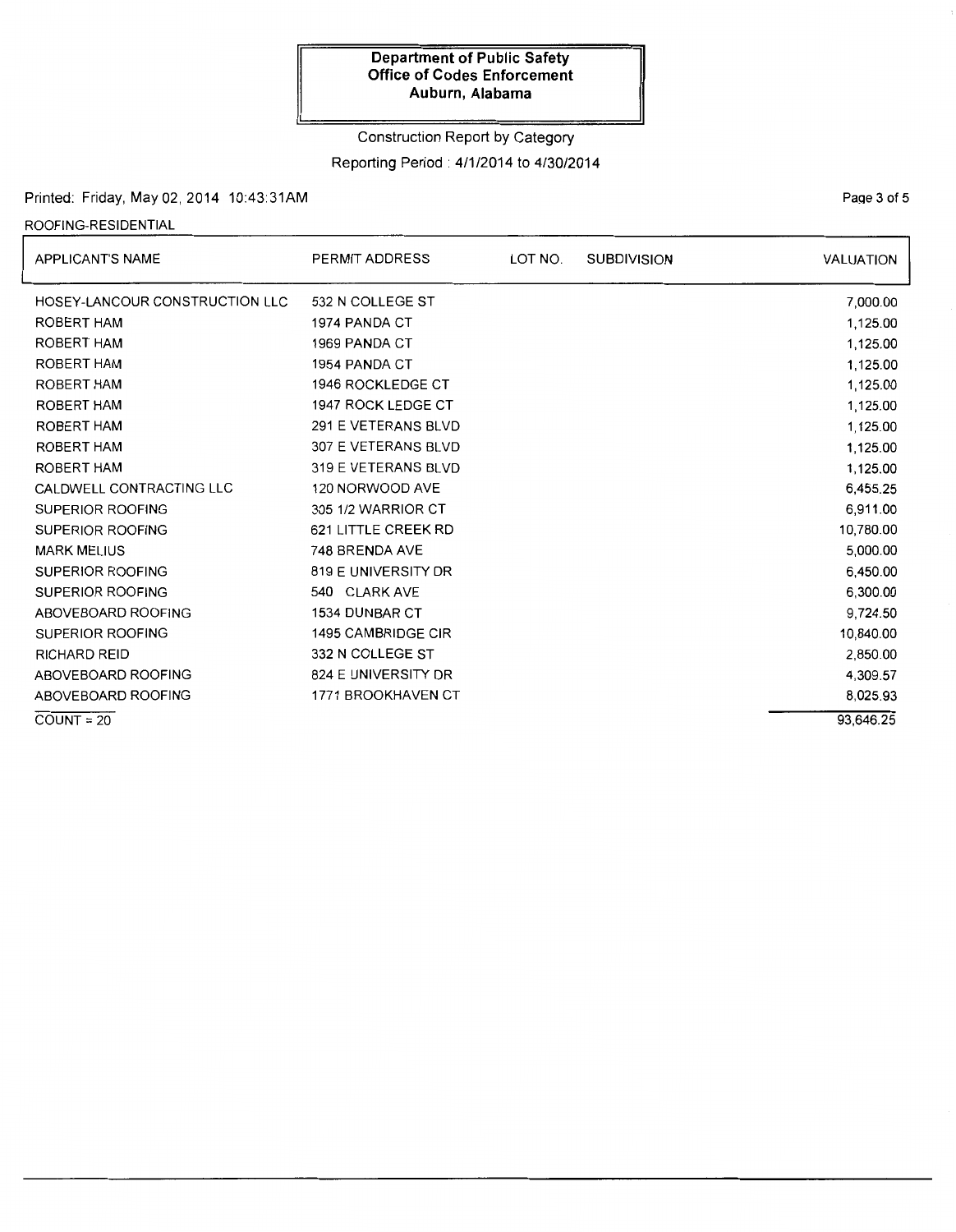# Construction Report by Category Reporting Period: 4/1/2014 to 4/30/2014

# Printed: Friday, May 02, 2014 10:43:31AM Page 4 of 5

#### SINGLE FAMILY HOUSE-DETACHED

| <b>APPLICANT'S NAME</b>            | PERMIT ADDRESS                             | LOT NO.                      | <b>SUBDIVISION</b>       | <b>VALUATION</b> |
|------------------------------------|--------------------------------------------|------------------------------|--------------------------|------------------|
| ECLIPSE HOME BUILDERS LLC          | <b>1481 VFW RD</b>                         | 1                            | <b>TAKELLA JACKSON</b>   | 141,407.46       |
| DILWORTH DEVELOPMENT               | <b>1686 YARBROUGH FARMS</b><br><b>BLVD</b> | 7<br>YARBROUGH FARMS PAHSE 3 |                          | 284,668.58       |
| <b>GEORDAN COMMUNITIES</b>         | 2341 TUSCANY PL                            | 9                            | <b>TIVOLI</b>            | 267,959.27       |
| <b>GEORDAN COMMUNITIES</b>         | 2242 MONTIANO LN                           | 12A                          | <b>TIVOLI</b>            | 305,724.73       |
| <b>FLETCHER BALDWIN</b>            | 512 BOYKIN ST                              | 64a                          | <b>TOOMER</b>            | 85,000.00        |
| ADAMSON CONSTRUCTION CORP LLC      | 4152 CREEKVIEW CT                          | 39                           | <b>PARKERSON MILL</b>    | 187,000.00       |
| HOLLAND HOMES INC.                 | 1466 REYNOLDS DR                           | 14A                          | <b>STONE CREEK</b>       | 250,001.66       |
| <b>GRAYHAWK HOMES INC</b>          | 1788 PIERCE CHAPEL RD                      | 1                            | <b>FERNWOOD</b>          | 325,000.00       |
| RIDGE CREST PROPERTIES LLC         | 1661 OVERHILL CT                           | 5A                           | <b>HIGHLANDS</b>         | 232,635.16       |
| HOMESTEAD RESIDENTIAL              | 1011 STARR CT                              | 16                           | <b>OLD TOWNE STATION</b> | 245,104.54       |
| JAY TOLAND                         | 2250 WRIGHTS MILL RD                       |                              |                          | 409,021.99       |
| DILWORTH DEVELOPMENT               | 1728 WOODLEY CIR                           | 1.                           | <b>MILLWOOD</b>          | 342,705.77       |
| <b>RIVERCHASE HOMES LLC</b>        | 4132 CREEKVIEW CT                          | 44                           | <b>PARKERSON MILL</b>    | 246,868.95       |
| <b>EASTBROOK HOMES</b>             | 2152 ASHLEY CT                             | 23                           | SHELTON COVE             | 166,038.70       |
| <b>EASTBROOK HOMES</b>             | 2139 ASHLEY CT                             | 26                           | SHELTON COVE             | 277,525.85       |
| HAYLEY-FREEMAN CONST CO            | 2691 CANAL CT                              | 121                          | <b>TUSCANY HILLS</b>     | 158,412.95       |
| STONE MARTIN BUILDERS              | 630 DEER RUN RD                            | 148                          | <b>LUNDY CHASE</b>       | 225, 136.87      |
| <b>STONE MARTIN BUILDERS</b>       | 632 DEER RUN RD                            | 147                          | <b>LUNDY CHASE</b>       | 212,111.24       |
| <b>EDGAR HUGHSTON BUILDER INC.</b> | 338 FRONTIER CIR                           | 143B                         | <b>SOLAMERE</b>          | 213,423.01       |
| STONE MARTIN BUILDERS              | 1299 SOUTHRIDGE CT                         | 28                           | <b>CYPRESS POINT</b>     | 302,292.47       |
| <b>MICHAEL A MONK</b>              | 1164 TOWN CREEK DR                         | $\overline{7}$               | <b>TOWN CREEK</b>        | 338,239.40       |
| WAYNE GENTRY BUILDER INC           | 1277 E UNIVERSITY DR                       | 208                          | <b>GLENN HAVEN</b>       | 221,604.57       |
| WAYNE GENTRY BUILDER INC           | 1264 WEATHERFORD ST                        | 48                           | <b>GROVE HILL</b>        | 287,956.25       |
| <b>JONATHAN WINGATE</b>            | 329 BYRD ST                                | 1                            | <b>MCKNIGHT FOWLER</b>   | 112,552.80       |
| <b>EASTBROOK HOMES</b>             | 2050 COVEY DR                              | 113<br><b>PRESERVE</b>       |                          | 210,085.15       |
| <b>GRAYHAWK HOMES INC</b>          | 2003 PRESERVE DR                           | 26<br><b>PRESERVE</b>        |                          | 276,742.11       |
| <b>GRAYHAWK HOMES INC</b>          | 2136 FELICITY LN                           | 27                           | DONAHUE RIDGE            | 350,058.16       |
| DILWORTH DEVELOPMENT               | 2670 DANBURY DR                            | 62                           | <b>WHITE OAKS</b>        | 428,056.78       |
| <b>EASTBROOK HOMES</b>             | 2190 QUAIL CT                              | 122                          | <b>PRESERVE</b>          | 274,830.25       |
| HOLLAND HOMES INC.                 | 1462 TURN LAKE DR                          | 6                            | YARBROUGH FARMS          | 319,030.57       |
| EDGAR HUGHSTON BUILDER INC.        | 1267 SHADOWWOOD LN                         | 4                            | <b>SHADOW WOODS</b>      | 371,888.07       |
| <b>EDGAR HUGHSTON BUILDER INC.</b> | 342 FRONTIER CIR                           | 144                          | <b>SOLAMERE</b>          | 258,598.31       |
| <b>STONE MARTIN BUILDERS</b>       | 2417 ANTLER RIDGE DR                       | 133                          | <b>LUNDY CHASE</b>       | 258,001.48       |
| MICHAEL SCHUMACHER                 | 1031 S COLLEGE ST                          | 2                            | <b>EMRICK</b>            | 250,000.00       |
| HAYLEY-FREEMAN CONST CO            | 2640 SOPHIA WAY                            | 35                           | <b>TUSCANY HILLS</b>     | 261,173.20       |
| <b>RIVERCHASE HOMES LLC</b>        | 4160 CREEKVIEW CT                          | 37                           | PARKERSON MILL           | 294,821.85       |
| <b>MICHAEL A MONK</b>              | 1686 LIVVY LN                              | 68                           | EAST LAKE SUBDIVISION    | 384,442.95       |
| DACK HOMES WEST LLC                | 2163 AUTUMN RIDGE WAY                      | 28                           | <b>AUTUMN RIDGE</b>      | 207,498.17       |
| <b>GRAYHAWK HOMES INC</b>          | 1765 PIERCE CHAPEL RD                      | $\mathbf{1}$                 | <b>DUDLEY</b>            | 219,161.72       |
| TIM YATES CONSTRUCTION             | 1641 OVERHILL CT                           | 12                           | <b>HIGHLANDS</b>         | 222,995.20       |
| STONE MARTIN BUILDERS              | 2435 DEER RUN CT                           | 167                          | <b>LUNDY CHASE</b>       | 171,038.79       |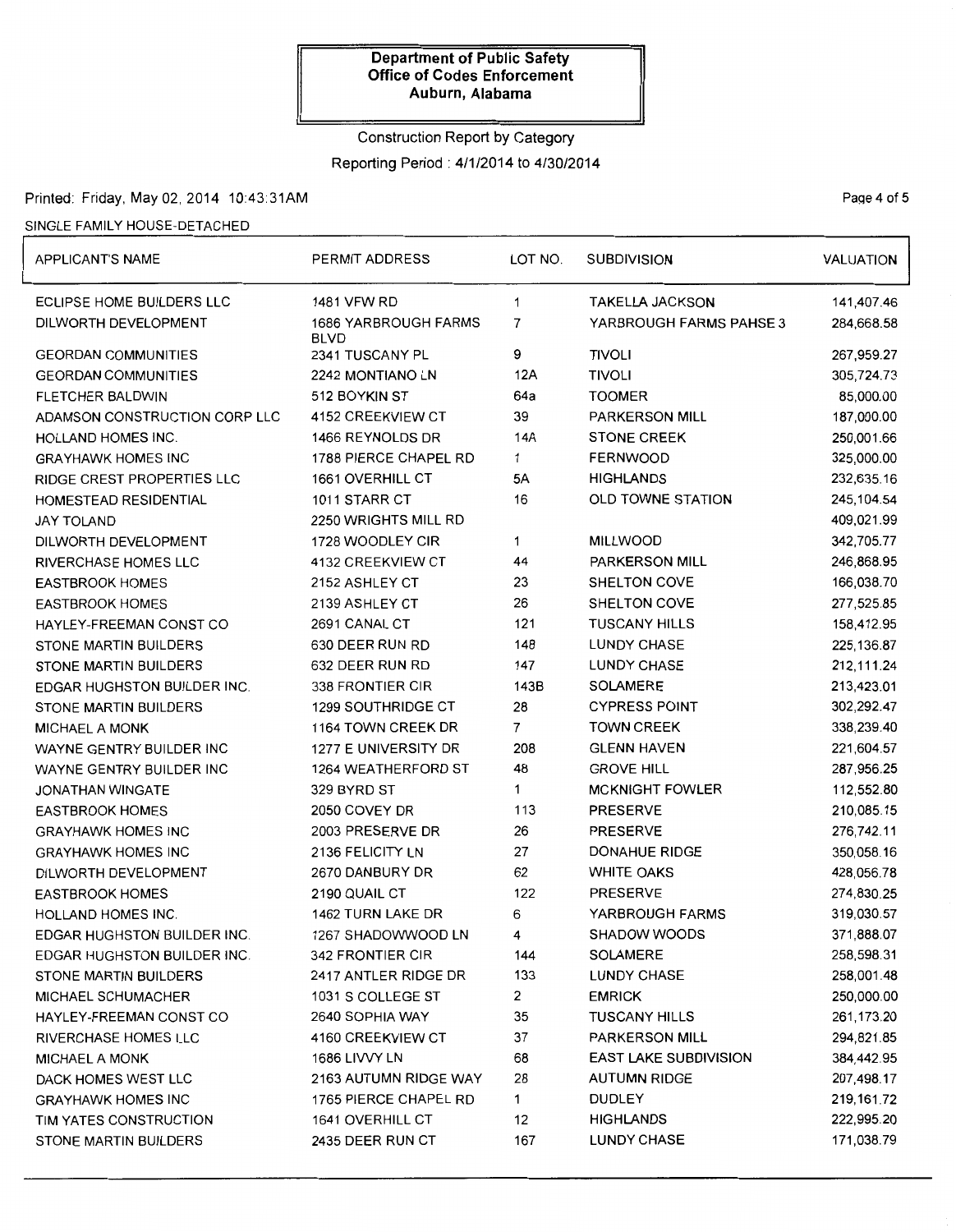# Construction Report by Category Reporting Period: 4/1/2014 to 4/30/2014

## Printed: Friday, May 02, 2014 10:43:31AM

#### SINGLE FAMILY HOUSE-DETACHED

| APPLICANT'S NAME                | LOT NO.<br>PERMIT ADDRESS |         | <b>SUBDIVISION</b>           | <b>VALUATION</b> |
|---------------------------------|---------------------------|---------|------------------------------|------------------|
| <b>GEORDAN COMMUNITIES</b>      | 2334 TUSCANY PL           | 17      | <b>TUSCANY HILLS</b>         | 262,944.92       |
| STONE MARTIN BUILDERS           | <b>1306 SOUTHRIDGE CT</b> | 40      | <b>CYPRESS POINT</b>         | 371,602.88       |
| STONE MARTIN BUILDERS           | 664 COTSWOLD WAY          | 40      | <b>COTSWOLDS</b>             | 302,292.47       |
| <b>EASTBROOK HOMES</b>          | 2178 CARDINAL LN          | 69      | <b>PRESERVE</b>              | 311,278.00       |
| DEAN SPRATLIN CONSTRUCTION INC. | 221 PAYNE ST              |         | EUEL A SCREWS                | 155,000.00       |
| <b>EASTBROOK HOMES</b>          | 2043 COVEY DR             | 125     | <b>PRESERVE</b>              | 208,830.49       |
| DILWORTH DEVELOPMENT            | 1617 MARLEY LN<br>105     |         | <b>EAST LAKE SUBDIVISION</b> | 415,892.06       |
| <b>KEN SIMS</b>                 | 52<br>1546 MARIE LOOP     |         | <b>EAST LAKE SUBDIVISION</b> | 327,474.38       |
| DILWORTH DEVELOPMENT            | 406<br>2341 ANNANDALE LN  |         | <b>ASHETON LAKES</b>         | 334,729.00       |
| $COUNT = 50$                    |                           |         |                              | 13,286,859.18    |
| STORE/CUSTOMER SERVICE          |                           |         |                              |                  |
| <b>APPLICANT'S NAME</b>         | PERMIT ADDRESS            | LOT NO. | <b>SUBDIVISION</b>           | <b>VALUATION</b> |
| HUDMON CONSTRUCTION COMPANY IN  | 1345 OPELIKA RD           |         | <b>OLD TOWNE STATION</b>     | 810,000.00       |
| $COUNT = 1$                     |                           |         |                              | 810,000.00       |
|                                 |                           |         |                              |                  |

TOTAL COUNT = 101 TOTAL VALUATION =

22,613,032.99

e 9 Pour

PaQe 5 of 5